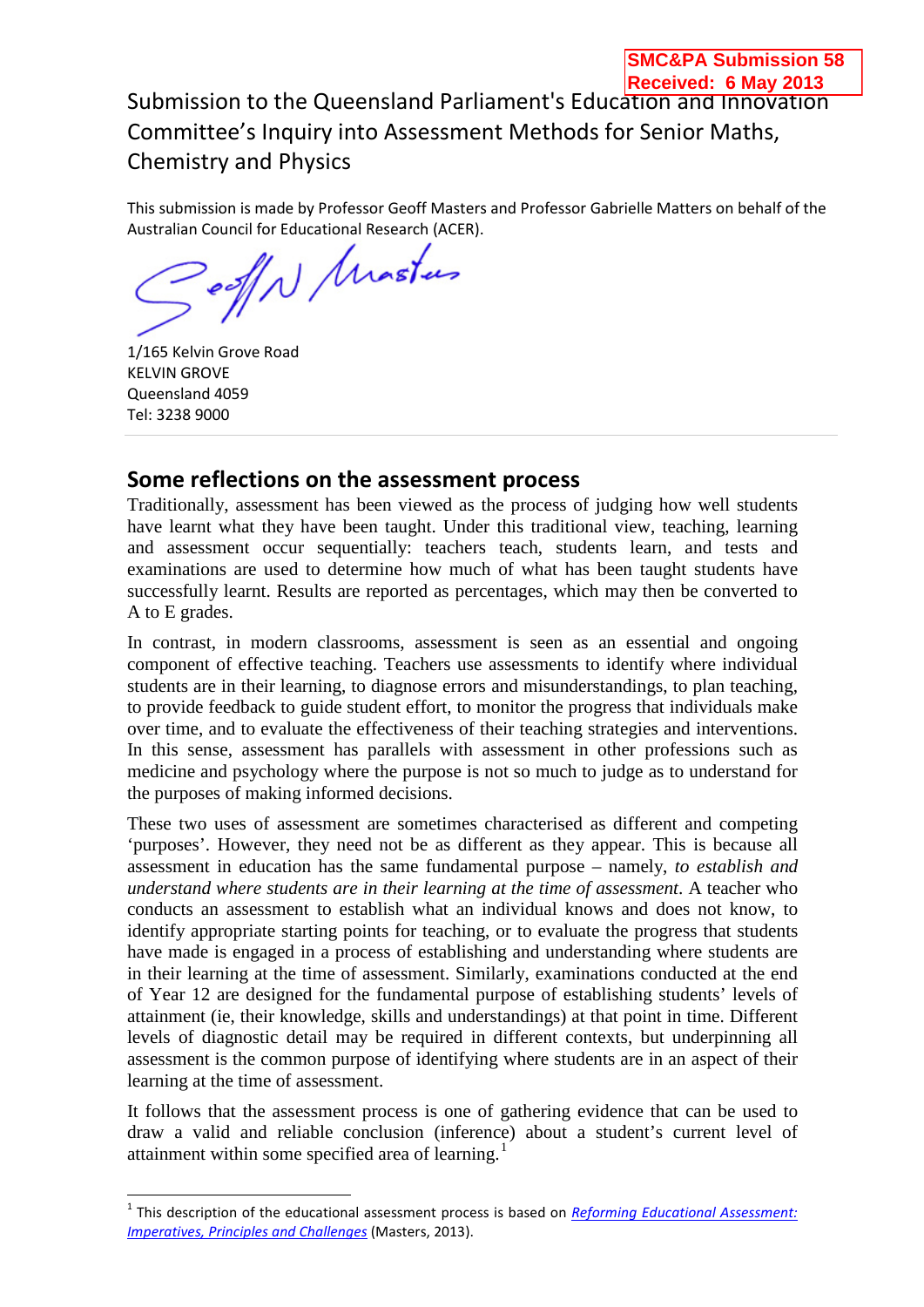The first step in the assessment process is to establish a clear definition of the area (or 'domain') of learning within which student attainment and progress are to be assessed and monitored. At Year 12, this clarity is provided by course syllabuses which spell out the knowledge, skills and understandings that students are expected to develop. Ideally, course syllabuses are deeply grounded in discipline knowledge. They should identify knowledge and skills essential to the discipline, with a particular emphasis on the development of students' understandings of key concepts, principles and ideas in the discipline. Syllabuses usually identify sub-areas of the discipline (eg, algebra, calculus, geometry), but a syllabus should be more than a catalogue of knowledge and skills. It should be built from an empirically-based understanding of how learning occurs within the discipline, including an understanding of how the course builds on to prior and prerequisite learning, how it lays the foundations for further learning, and how content is best sequenced within the course to promote the development of student knowledge, skills and understandings.

The second step in the assessment process is to decide on a way (or ways) of gathering evidence about where students are in their learning within the domain. The essential requirement here is that the method of assessment must be *appropriate to the domain* (ie, to the kinds of knowledge, skills and understandings that make up the domain). Domainappropriate assessment methods in learning areas such as dance and drama include direct observations of student performances. Domain-appropriate assessment methods in learning areas such as art and technology include observations and evaluations of the products of student work. Any attempt to assess learning in domains such as these using only paper and pen assessments would lack 'construct' validity. In other words, the chosen assessment method would be inappropriate to the domain and would be incapable of providing valid information about where students are in key aspects of their learning. The requirement here is fitness for purpose, and different assessment methods often are appropriate for gathering evidence about different kinds of learning within the same area or course of learning.

Unfortunately, in educational practice, decisions about assessment methods are sometimes based not on fitness for purpose, but on generalised personal preferences. For example, some educators have developed general preferences for large, complex assessment tasks over shorter forms of assessment; for 'authentic' real-world tasks over invented tasks; for teacher-created assessments over externally-developed assessments; or for 3-hour written examinations over all other forms of assessment. Once these preferences are established, they tend to be applied across the board, ignoring the fact that they may sometimes be inappropriate (or at least, inefficient) ways of gathering evidence about particular aspects of student learning. In any assessment context, general personal preferences must to be put to one side and assessment methods chosen instead on the basis of their feasibility and capacity to provide valid and reliable evidence about the area of learning under consideration.

The third step in the assessment process is to decide how student responses or performances are to be evaluated and recorded. This is a crucial step in the process. The selected assessment method/s must be capable of eliciting useful information about learning within the domain, but it is through *marking guides* (sometimes called 'rubrics') that the direct connection is built back to the learning intentions. For example, it may be decided that a domain-appropriate method for assessing writing ability is to assign a writing task (or perhaps to have students assemble a portfolio of their writing). But the next question is how pieces of student writing should be evaluated. What will be looked for as evidence of quality? This decision needs to be guided by the specification of the learning domain. Typically, several different aspects of students' writing are considered and evaluated (eg, mastery of the conventions of language such as spelling, punctuation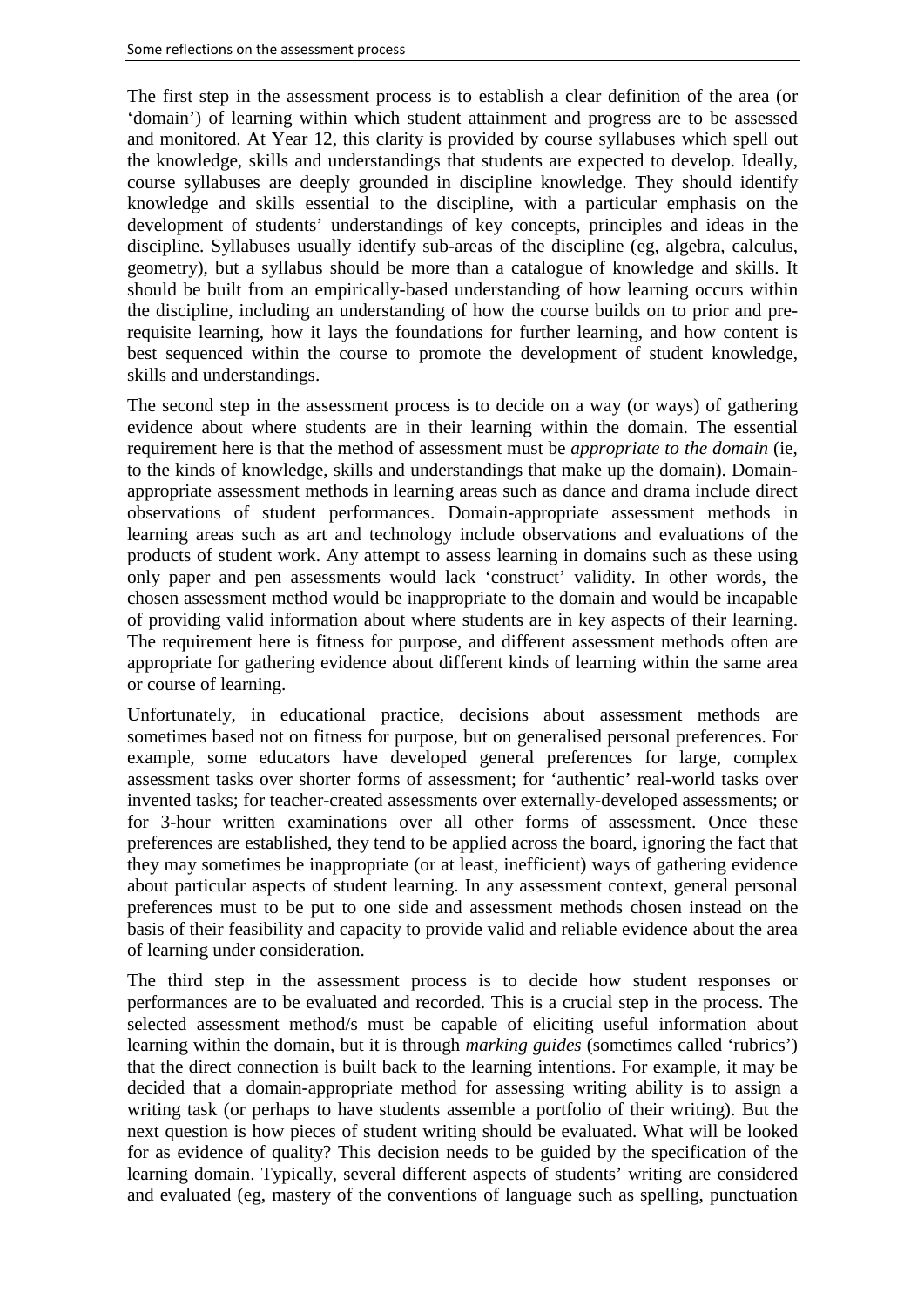and grammar; and the structuring and presentation of ideas). In assessing complex tasks, these aspects of student work usually are referred to as assessment 'criteria'.

Marking guides, or rubrics, are an essential element of all forms of assessment. An assessment task is not an assessment task until a decision has been made about how responses to, or performances on, that task are to be evaluated. In general, a rubric consists of two or more ordered levels of response to, or performance on, an assessment task. For complex tasks, rubrics may be developed for several assessment criteria. At its simplest, a rubric defines just two levels of response: right and wrong. Alternatively, a rubric may define more than two levels of performance on a task, for example, by recognising the partially complete solution of a problem or varying levels of quality in a response or performance. The distinctions made in developing and using a rubric are always based on qualitative judgements. Even in the case of test questions scored right or wrong, judgements must be made about which responses will be marked right and which will be marked wrong (eg, will  $2+2=+$ ) be marked right or wrong? What about  $2+2=\frac{1}{2}$ ?).

When teachers develop assessment tasks, the design of a rubric for evaluating students' performances on that task is an essential element of task design and a crucial component of professional work. The design of task rubrics depends heavily on teachers' expert knowledge and professional judgement.

The fourth step in the assessment process is to bring together records of a student's responses to, or performances on, a number of assessment tasks to draw a *conclusion* about the student's overall level of attainment in the learning area being assessed. It is usual to base overall conclusions of this kind on multiple assessment tasks because individual tasks (unless they are particularly large and complex and generate significant information about a learning area) provide limited information and thus relatively unreliable conclusions.

The simplest way to bring together records of student performance is to sum marks (eg, to count the number of items answered correctly on a test or to sum marks across questions on an examination). Because tests and examinations vary in length, marks often are converted to percentages. But there are several shortcomings of percentages as a way of summarising students' levels of attainment. One shortcoming is that percentages do not represent absolute standards of achievement. What it means to have 85 per cent of questions right on a test or examination depends on the difficulty of the particular questions asked. In practice, it is possible to write both easy questions and hard questions that address the same syllabus, and it is almost impossible to develop two tests with identical difficulties. This means that there is no guarantee that a score of 85% on one test represents the same level of achievement as 85% on another test addressing the same syllabus. If tests become progressively easier year after year, the distribution of students' percentage scores can be maintained over time while absolute levels of achievement steadily decline. This is a problem with examination systems that report student results only as percentages: they have no straightforward way of measuring changes in standards over time.

A second shortcoming of percentages is that they generally do not provide substantive information about what exactly a student has achieved. For example, a score of 85% is difficult to interpret substantively because a score of 85% on an easy test represents a lower level of knowledge, skills and understandings than a score of 85% on a harder test.

In an attempt to circumvent these shortcomings of marks and percentages, the Queensland Studies Authority has introduced instrument-specific 'criteria' and 'standards' for evaluating student responses. This approach can be illustrated using the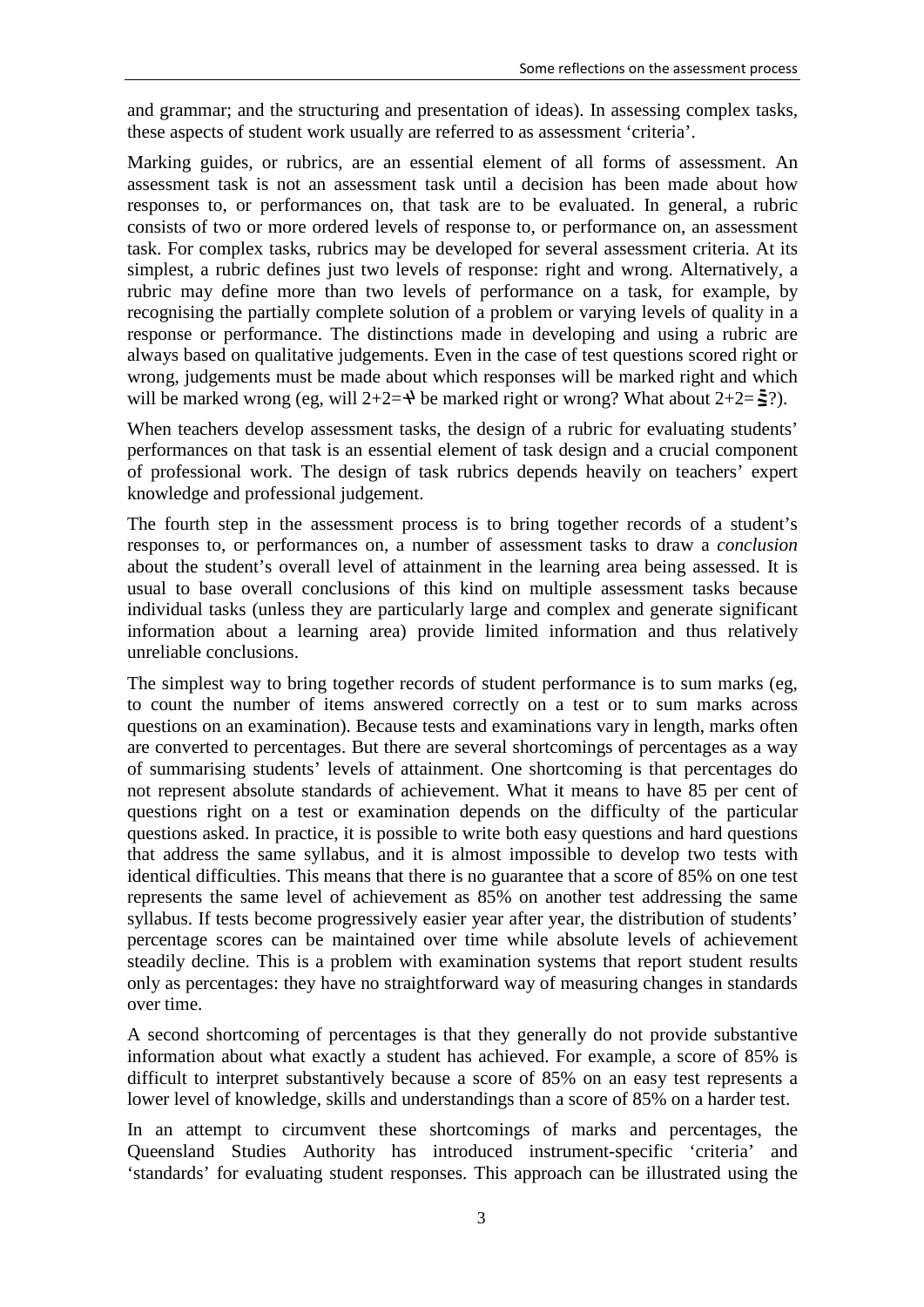sample student assessment booklet for Year 7 science published on the QSA website.<sup>[2](#page-3-0)</sup> The assessment booklet contains fifteen tasks that student are to complete relating to food webs. Students' responses to the fifteen tasks are evaluated in terms of four criteria and five standards labelled A to E (Figure 1). For each criterion (row in Figure 1), teachers decide on the standard demonstrated in students' responses. For example, on the basis of a student's responses to the fifteen tasks, the teacher decides whether the student 'consistently drew well-justified conclusions' (A), 'consistently drew considered conclusions' (B), 'generally drew plausible conclusions' (C), 'occasionally drew valid conclusions' (D), or 'rarely drew valid conclusions' (E).

| A                    | B                 | C                 | D                    | E                   |
|----------------------|-------------------|-------------------|----------------------|---------------------|
| Identifies 4 living  |                   |                   | Identifies 2 living  | Identifies 1 living |
| things that function |                   |                   | things that function | thing that          |
| as a producer,       |                   |                   | as a producer,       | functions           |
| herbivore or         |                   |                   | herbivore or         | as a producer,      |
| carnivore            |                   |                   | carnivore            | herbivore or        |
|                      |                   |                   |                      | carnivore           |
| Identifies 2         |                   | Identifies the    | Identifies 1         | Identifies          |
| appropriate          |                   | producer for both | food chain           | sections of         |
| food chains          |                   | food chains and   | and sections         | both food           |
| from the food web.   |                   | completes 1       | of the other.        | chains.             |
|                      |                   | chain.            |                      |                     |
| Consistently         | Consistently      | Generally         | Occasionally         | Rarely              |
| draws well-          | draws considered  | draws plausible   | draws valid          | draws valid         |
| justified            | conclusions.      | conclusions.      | conclusions.         | conclusions.        |
| conclusions.         |                   |                   |                      |                     |
| Analysis leads to    | Analysis leads to | Analysis leads to | Analysis leads to    | Analysis leads to   |
| skilful              | accurate          | proficient        | representation of    | isolated            |
| representation of    | representation of | representation of | obvious feeding      | representations of  |
| the data with a      | the data with a   | the data with a   | relationships.       | some feeding        |
| complete food        | complete food     | food web that     |                      | relationships.      |
| web structured       | web and an easily | contains isolated |                      |                     |
| according to the     | discerned feeding | pieces of data    |                      |                     |
| feeding hierarchy.   | hierarchy.        | and/or partially  |                      |                     |
|                      |                   | completed food    |                      |                     |
|                      |                   | chains.           |                      |                     |

Figure 1. Guide to making A-E judgements, Year 7 Sample Student Booklet (food webs)

Each of the fifteen assessment tasks in this student booklet was presumably designed to elicit information about students' knowledge and understandings of food webs. Ideally, each of the fifteen tasks would have had a carefully-designed rubric for evaluating and recording students' responses to that task.

The use of this table of criteria and standards (rather that the qualitative distinctions captured in each of the fifteen task rubrics) as the basis for evaluating students' responses to the fifteen tasks and drawing overall conclusions about achievement in this aspect of science learning introduces a number of complications. First, it is likely that full use will not be made of all of the distinctions available through the application of the fifteen task rubrics and that valuable assessment information will be lost in the process. Second, because there is no explicit relationship between the fifteen task rubrics and the criteria and standards, teachers must make this connection themselves, meaning that judgements may differ from teacher to teacher, introducing unreliability into the system and the possibility of students with the same pattern of task responses being assessed differently. Third, the possibility of this occurring is greatly increased by the fact that the described

<span id="page-3-0"></span><sup>&</sup>lt;sup>2</sup> We have deliberately chosen a non-senior secondary school example to illustrate this general approach to criteria and standards.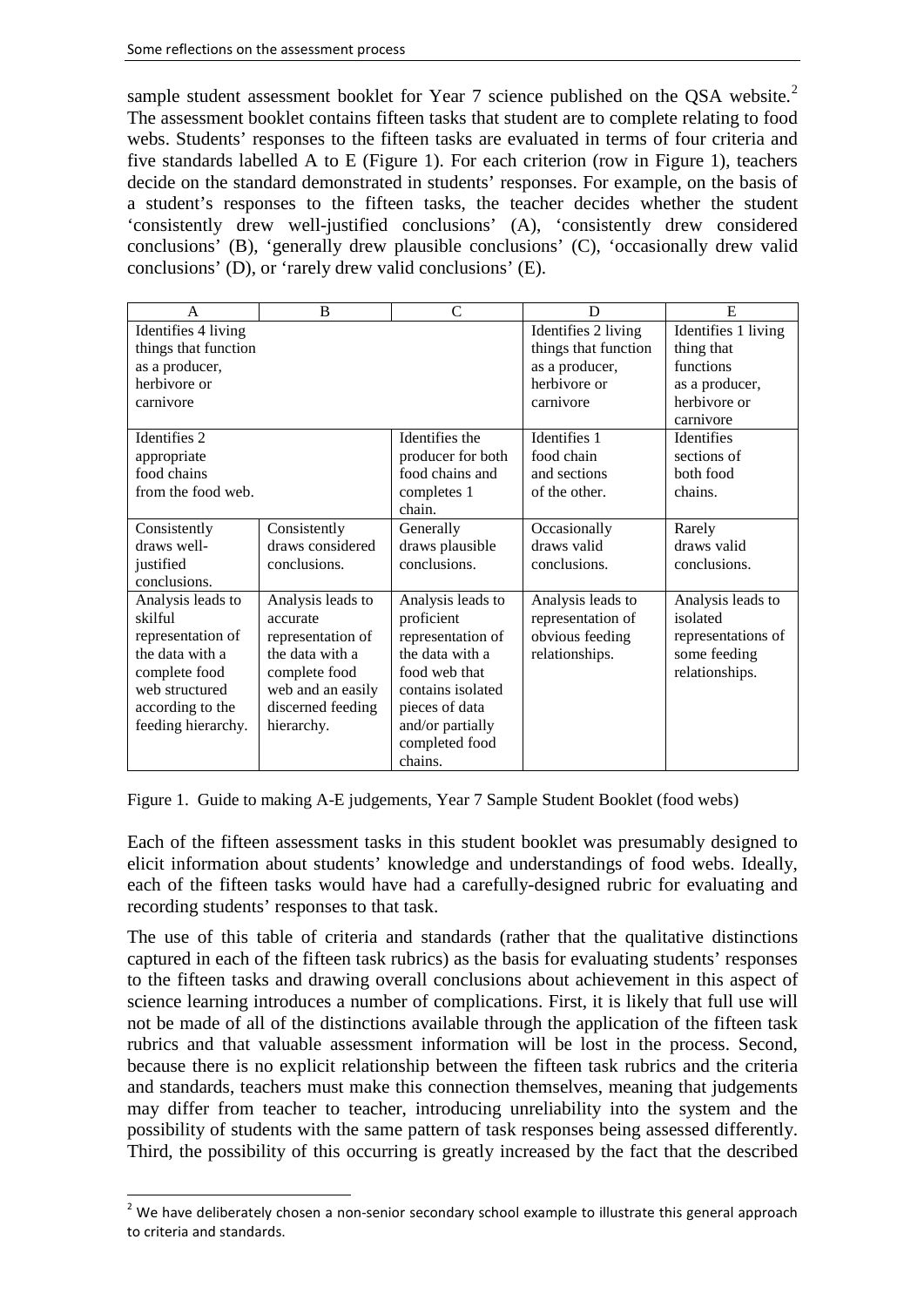standards are open to interpretation. Fourth, this whole process greatly increases teacher workload by introducing an unusual (and arguably unnecessary) additional demand on teachers.

## **Best Practice**

International best practice in educational assessment proceeds through the set of steps outlined above, beginning with a clearly defined learning domain grounded in discipline knowledge and evidence about how learning occurs within that domain. Assessment methods are chosen on the basis of their domain-relevance (construct validity) rather than personal preference. Students' task responses/performances are recorded using rubrics (or marking guides) that are informed by, and aligned with, the learning domain and learning intentions. Conclusions about where students are in their learning within the area being assessed are then based on evidence provided by (usually multiple) assessment tasks.

When it comes to combining evidence across assessment tasks, research in the field of psychometrics suggests that the simplest, most reliable and fairest method is simply to *sum marks across tasks*. If an assessment booklet consists of twenty tasks all scored right or wrong, then the best way of combing responses to those tasks is simply to assign a score of 0 for a wrong response and a score of 1 for a right response and to sum over the twenty tasks to obtain overall student scores in the range 0 to 20. If an assessment booklet contains some tasks with a 3-level rubric (eg, by recognising the partially complete solution of a task), then the three levels on those task rubrics are best scored 0, 1 and 2, with scores again being summed across all tasks. If a student performance (eg, in dance) or a product of student work (eg, a research project or piece of artwork) is judged on, say three, separate criteria, each with a rubric that defines five levels of quality, then those levels are best scored 0 to 4 and – if an overall assessment is to be made – summed across the three criteria to obtain student scores in the range 0 to 12.

When task responses/performances are combined in this way, the conclusion reached about a student's overall level of achievement in the domain being assessed is an 'onbalance' conclusion. This is because low performances on some tasks (or criteria) can be compensated for by high performances on others. And when all students attempt the same sets of tasks, their total scores on this set of tasks can be compared directly, without attempting to take into account differences in task difficulty. Again, there is good psychometric evidence to support this practice.

The best assessment programs internationally go one step further and, in so doing, address the shortcomings of percentages described above. These programs convert student marks to a numerical scale that can be used to report results on *different* assessment instruments. (The conversion process maintains the rank order of students.) The results of this process are illustrated in Figure 2 for the OECD's Programme for International Student Assessment (PISA). Students' results in this particular aspect of PISA Science ('identifying scientific issues') are reported on the numerical scale on the left of Figure 2.<sup>[3](#page-4-0)</sup> This same scale is used in each cycle of PISA, enabling levels of achievement in this aspect of science learning to be compared across PISA cycles (regardless of unintended fluctuations in test difficulty from cycle to cycle) [4](#page-4-1) .

<span id="page-4-0"></span><sup>3</sup> 'Identifying scientific issues' is one of <sup>a</sup> number of aspects of science achievement reported in PISA assessments.

<span id="page-4-1"></span> $4$  The conversion of marks to the PISA scale is based on a statistical process known as 'item response modelling'. The process makes automatic adjustments to students' marks to take account of differences in test difficulties from cycle to cycle.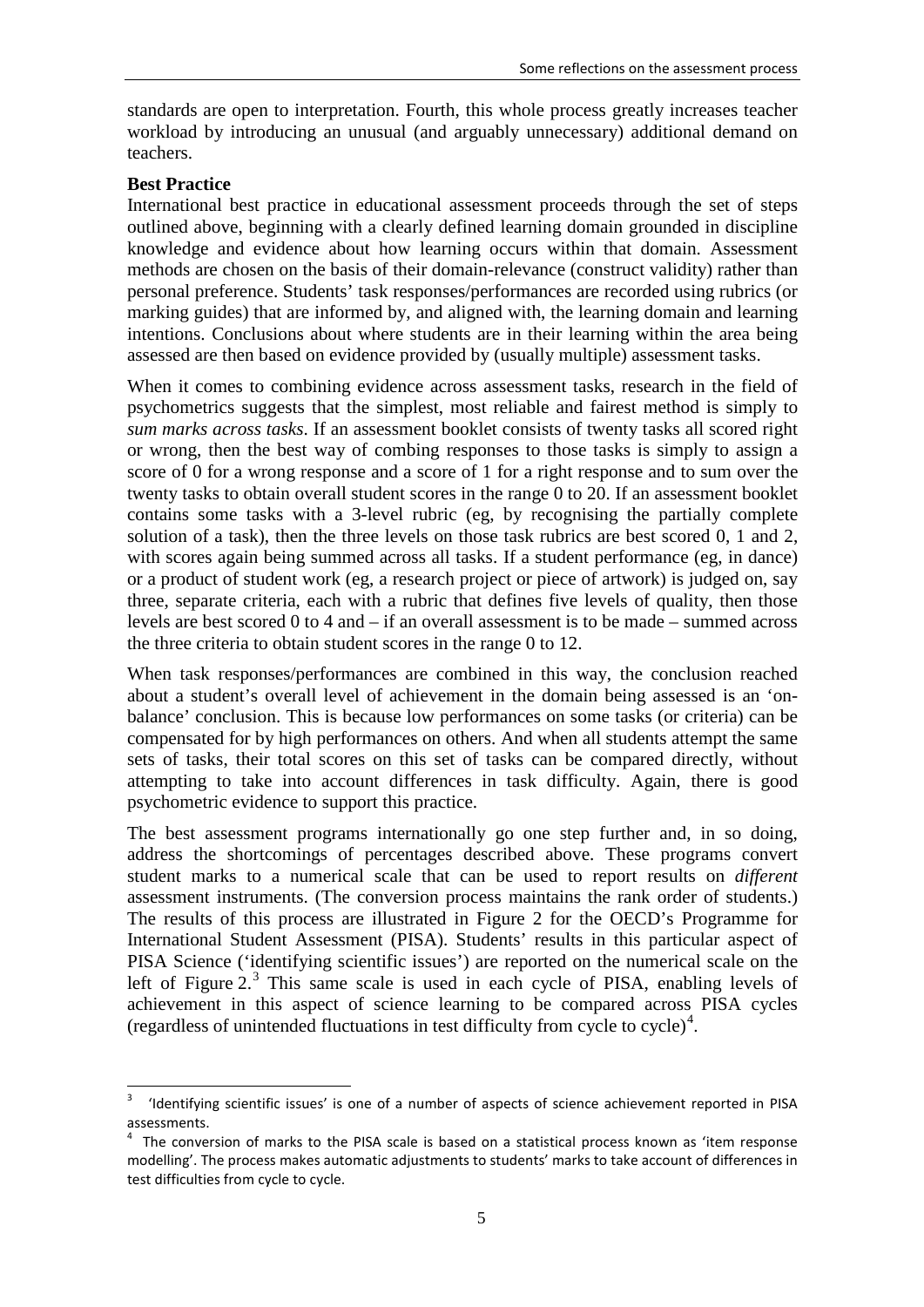Also illustrated in Figure 2 are qualitative descriptions of six levels of achievement along this numerical proficiency scale. By estimating the difficulties of PISA science tasks, it is possible to provide *substantive interpretations* of students' overall marks (sometimes referred to as attaching meaning to marks). Notice that the assessment process itself does not involve making judgements against these described levels. Rather, the levels provide a substantive interpretation of students' overall marks once they have been calculated. The conversion of marks to a general numerical reporting scale and the substantive interpretation of levels of achievement along this scale are features of most major international and national assessment programs, including the most advanced Year 12 assessment systems.